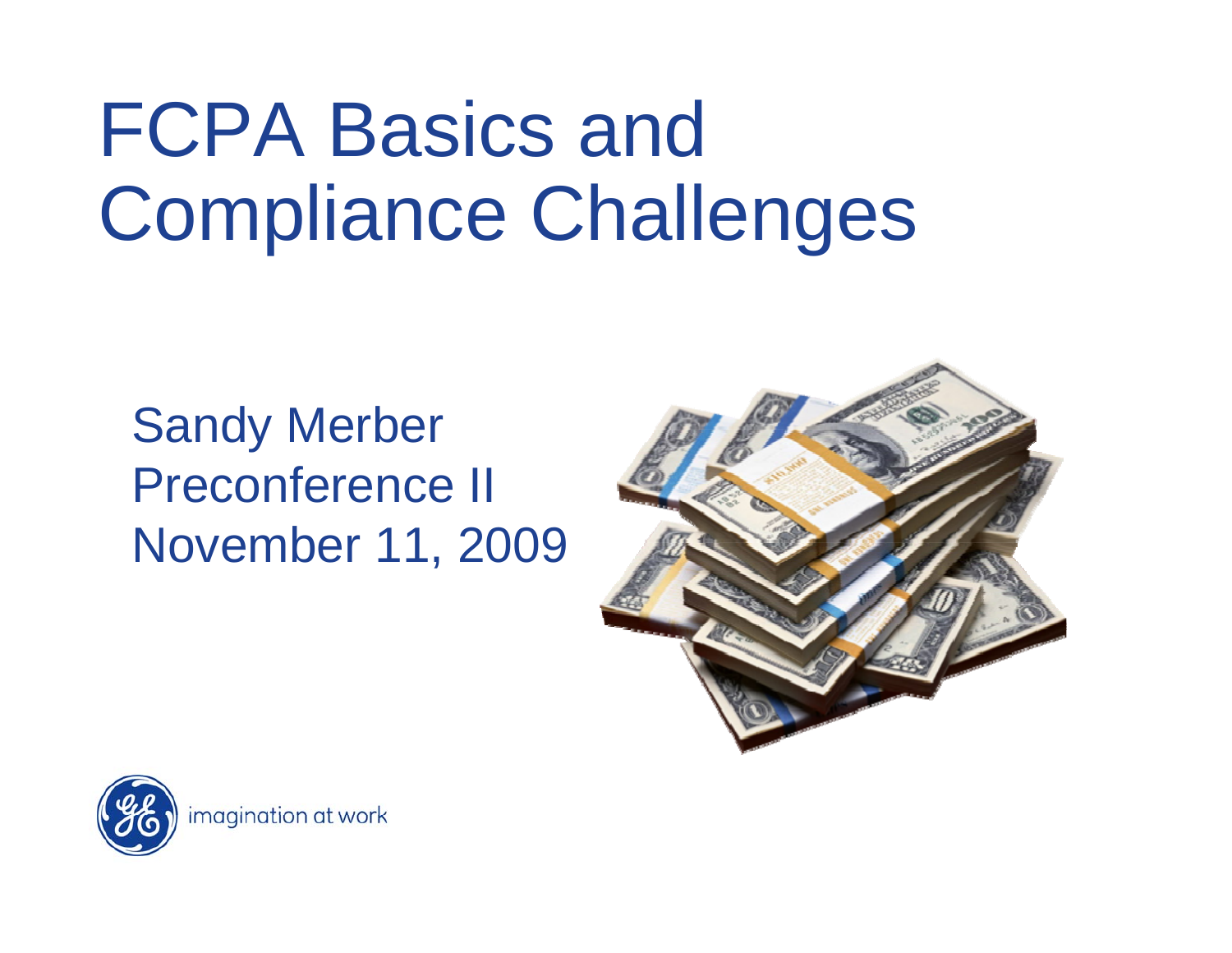## Foreign Corrupt Practices Act

- 1) How We Got Here
- 2) FCPA Key Provisions
- 3) Compliance Challenges

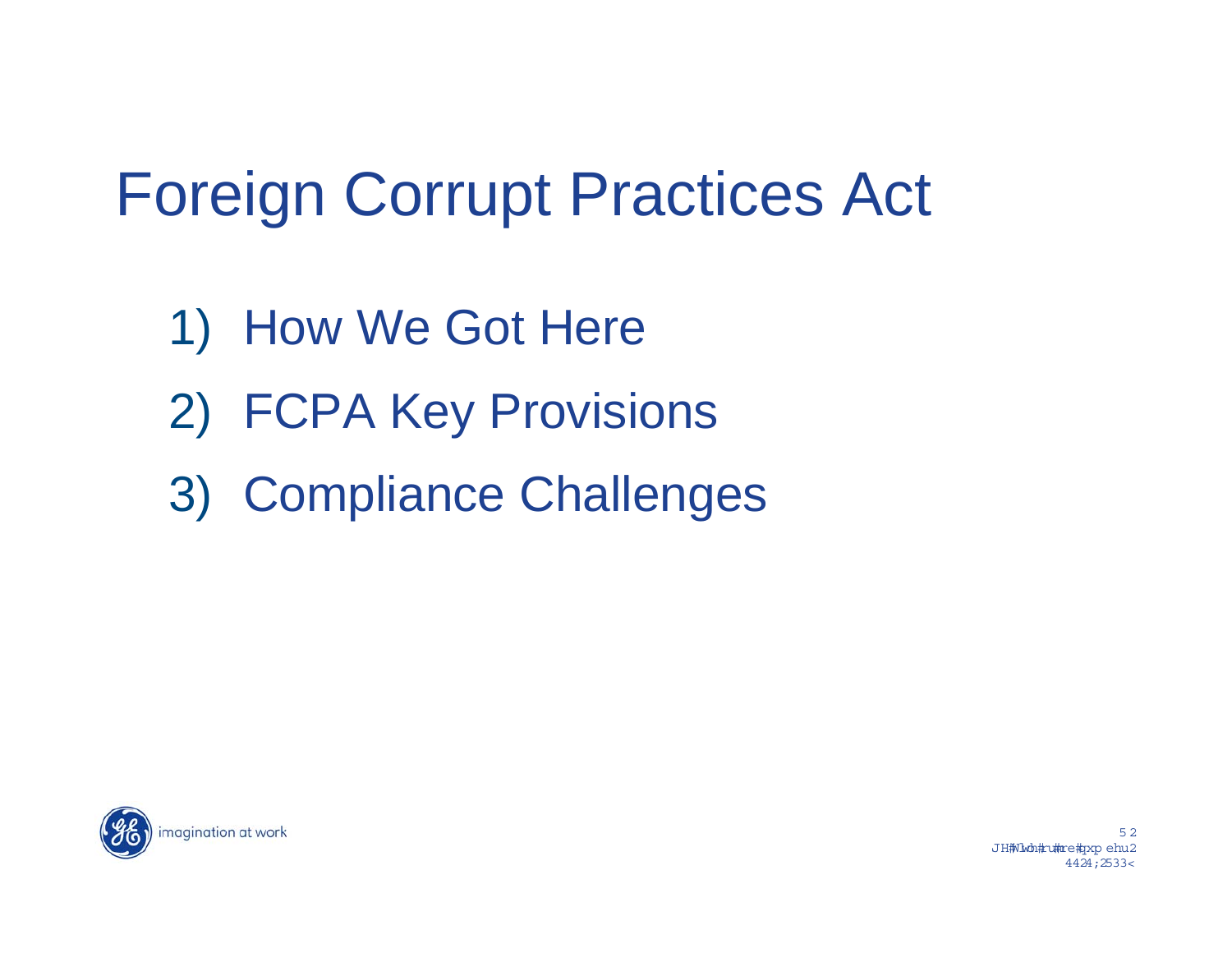# **History**

- **1970**SEC investigations uncover questionable payments to foreign officials
- **1977**FCPA enacted after SEC reports > 400 companies paid \$300M + in bribes
- **1988**FCPA amended; easier to prosecute employees and agents
- **1996**OAS Inter-American Convention on Corruption
- **1998**US signs international anti-bribery law implementing OECD; expands FCPA jurisdiction over foreign persons and corps
- **1999**OECD Convention takes effect
- **2002**Council of Europe (EU) Convention on Corruption takes effect
- **2005**UN Convention on Corruption takes effect

**2008** Present: Unprecedented growth in US and int'l enf of anti-corruption laws

#### 30 years of increasing worldwide enforcement 30 years of increasing worldwide enforcement

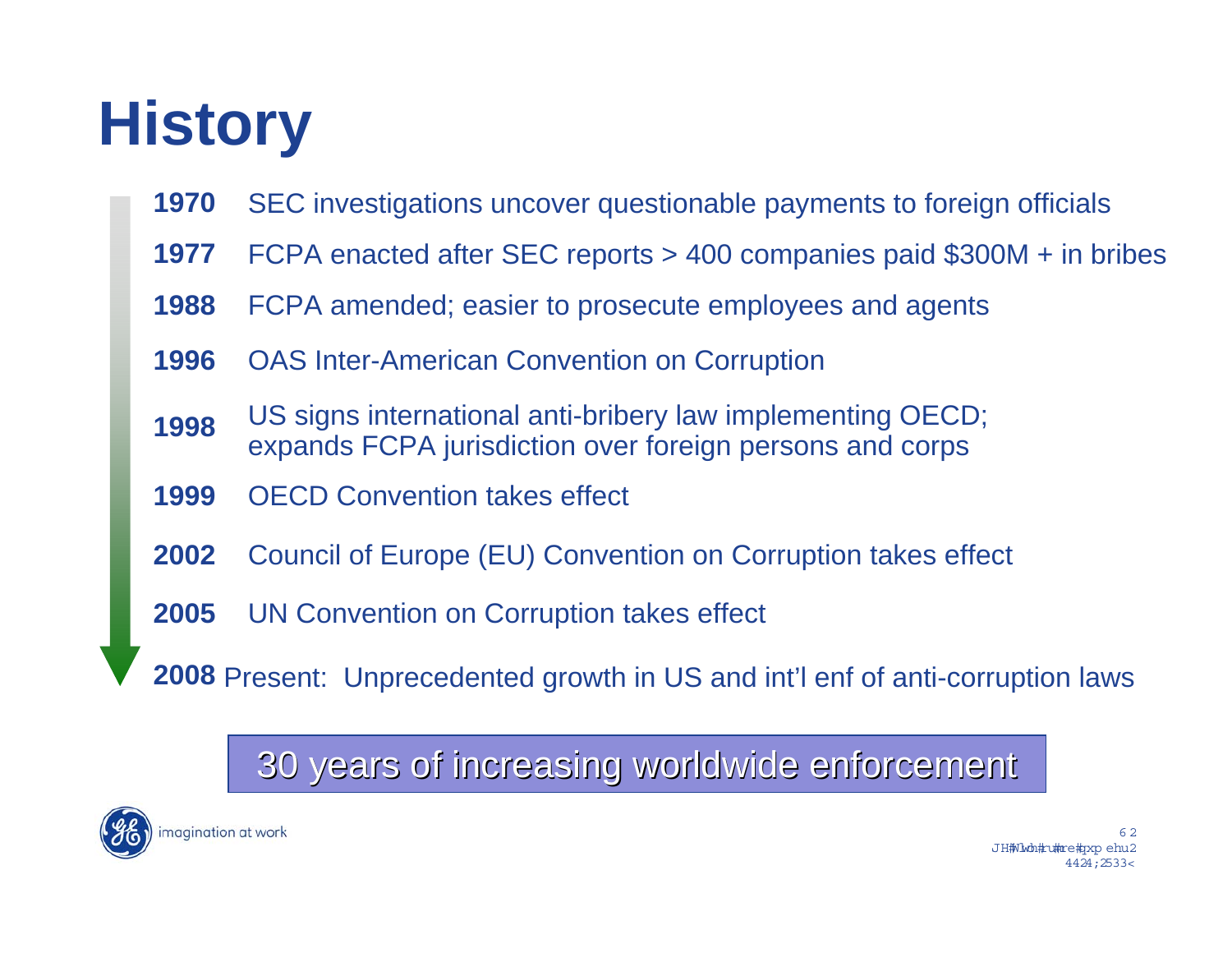#### What's at stake?

Investigative costs can be huge (attorneys, investigators, experts, consultants) Siemens >€649MM

Significant jail time for individuals

Suspension, debarment, stock price impact … and obvious reputational harm

Multi-jurisdiction prosecutions, follow-on civil litigation (e.g., Titan \$60MM class action; Iraqi govt today suing 91 OFF companies)

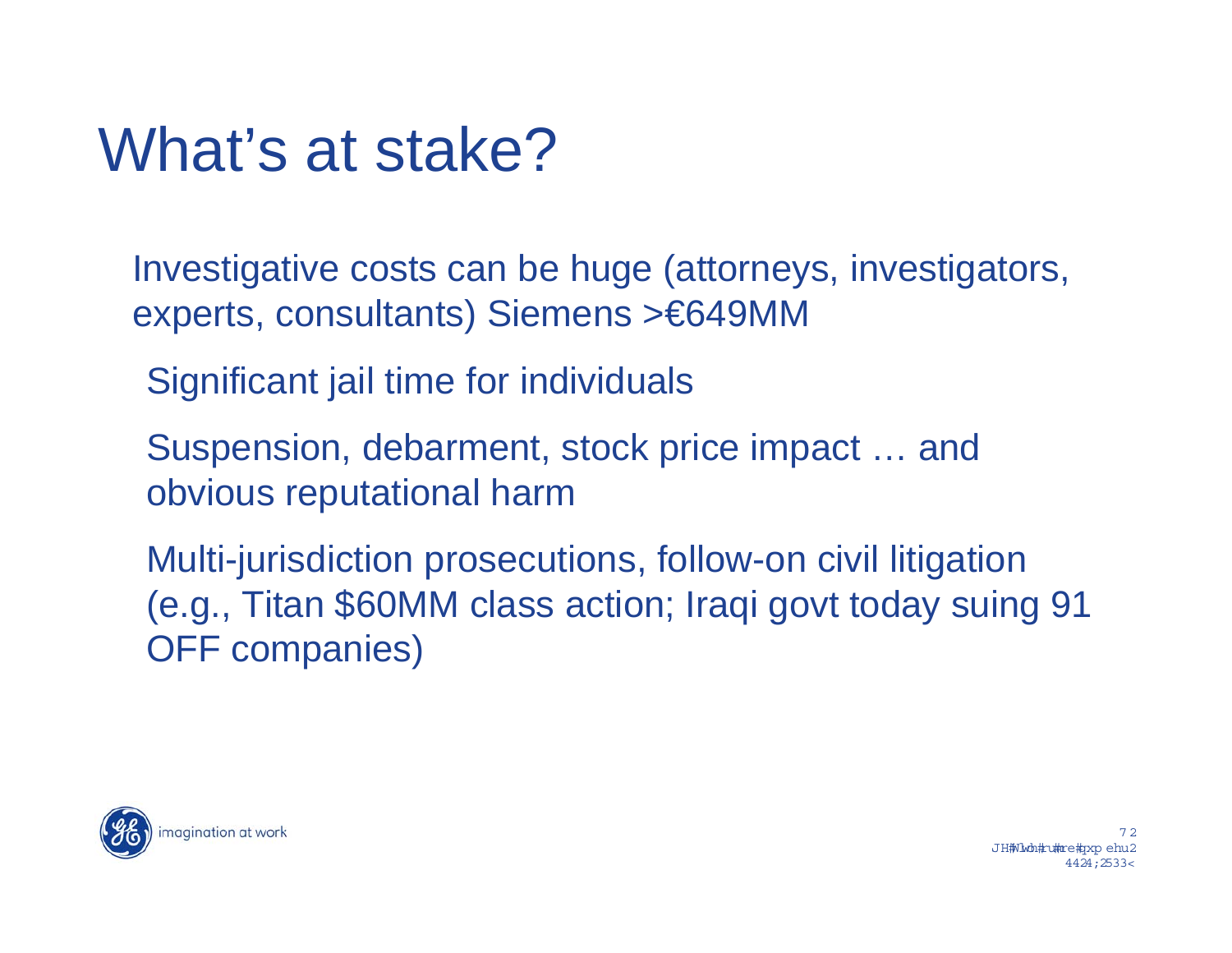# FCPA … 3 Key Provisions

#### **Internal controls**

**Anti-bribery** Can't offer anything of value to a foreign official (or<br>international organization / party official) **for purpose of gaining improper business advantage**

> • *US nexus required* Must maintain internal accounting controls reasonably designed to ensure **transactions & access to assets are executed per policy & mgmt approval, and that accurate financial reporting is enabled**

• *Not restricted to bribery*

**Accurate books/records detailed books and records**<br>Accurate books/records detailed books and records

• *Not restricted to bribery*

**No Materiality Threshold…**

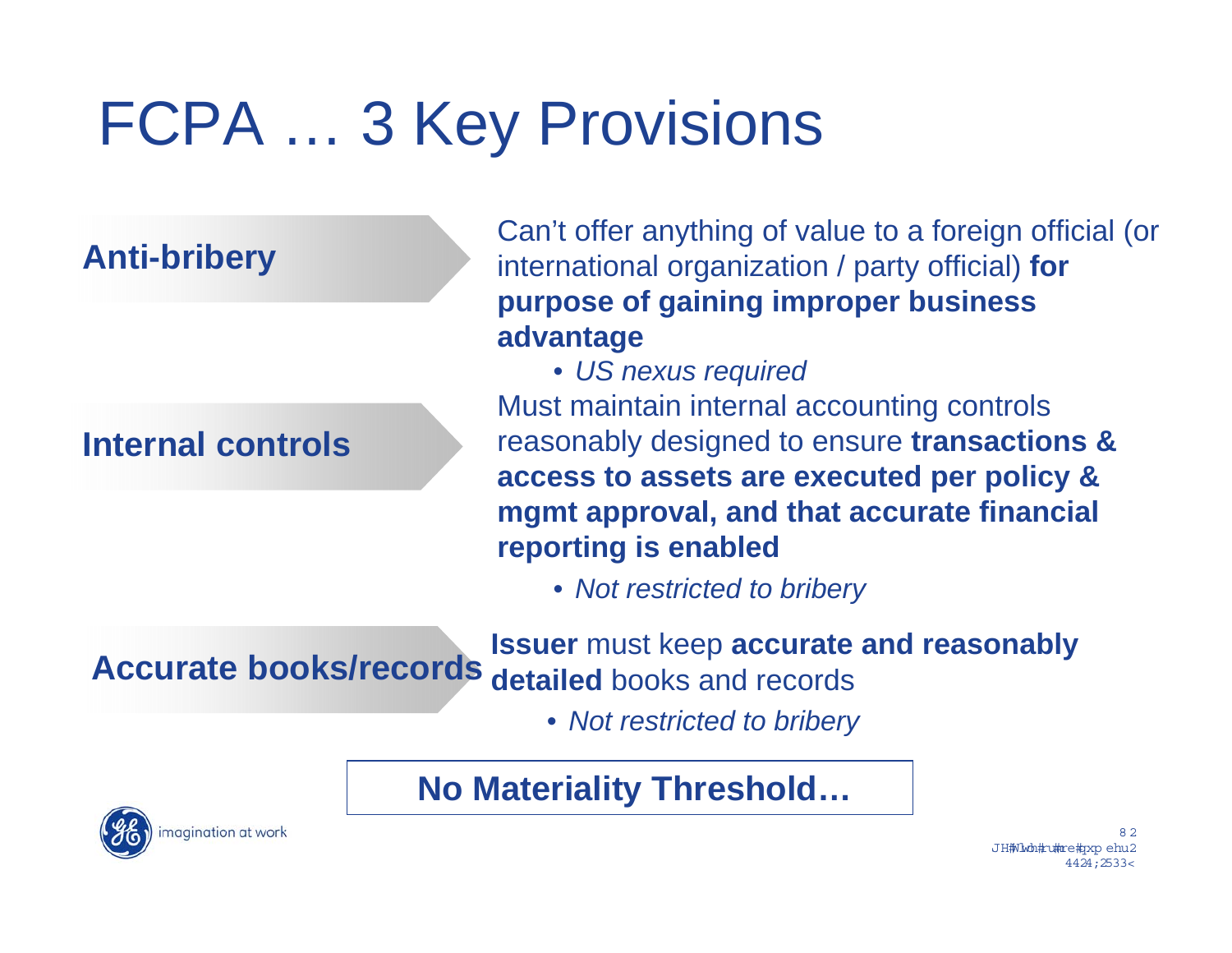#### What's a corrupt payment?

Anything offered or promised to induce or reward an action

- ¾ *Need not be for personal benefit – charitable contributions*
- ¾ *Success of bribe irrelevant*
- ¾ *Need not be monetary – anything of value*

By an employee or an official of a government, political party, or int'l organization

To gain an improper business advantage ¾ *Includes payments to support business operations – customs, tax, patent advantages*  magination at work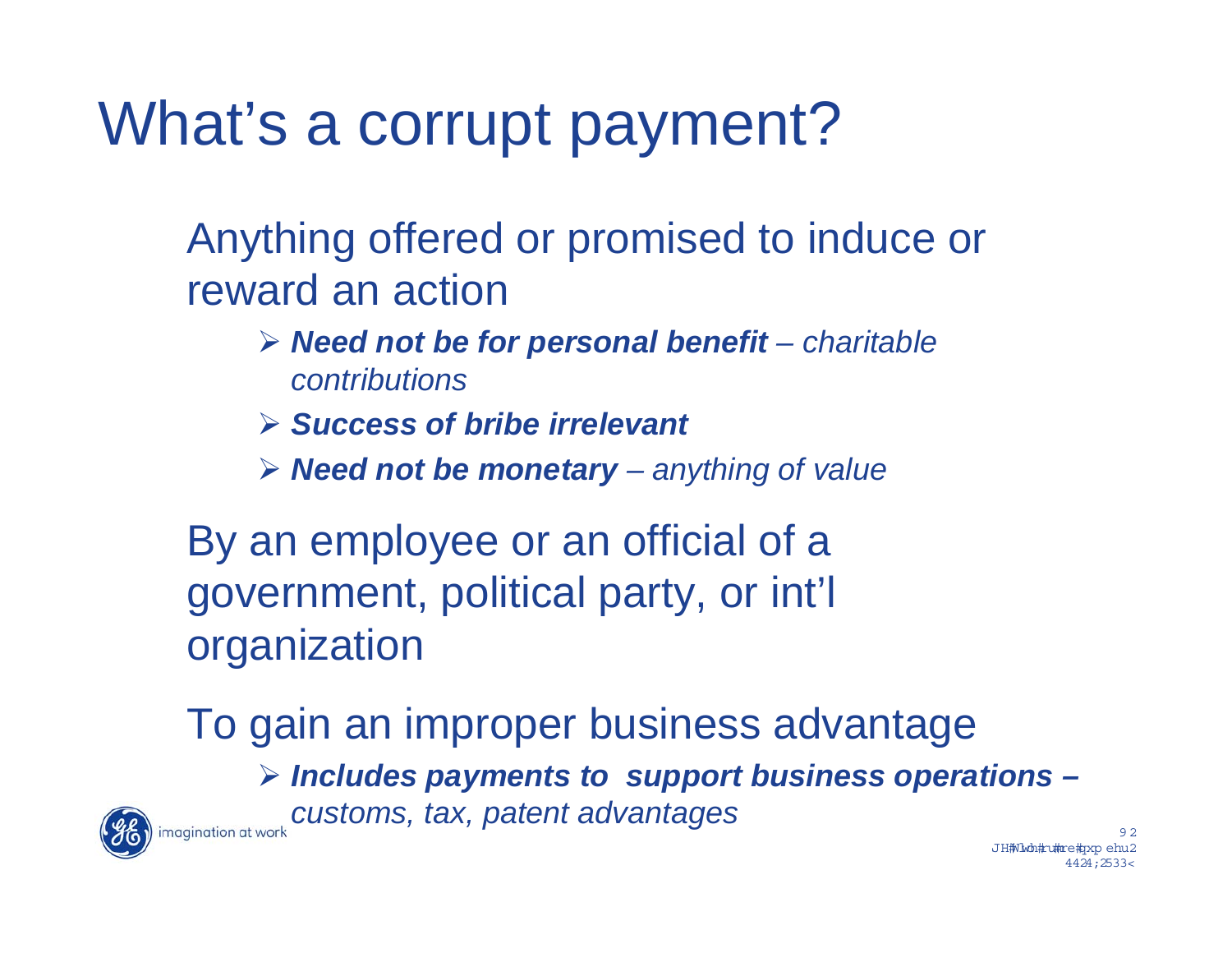# Allowable facilitating payments

- Exception for
	- small payment to expedite
	- "routine government action"
	- to which already entitled under local law
- Can include:
	- Obtaining permits and licenses
	- Processing of governmental papers (visas or work orders)
	- Mail delivery, police protection, fire service
- Must be accurately documented in books and records

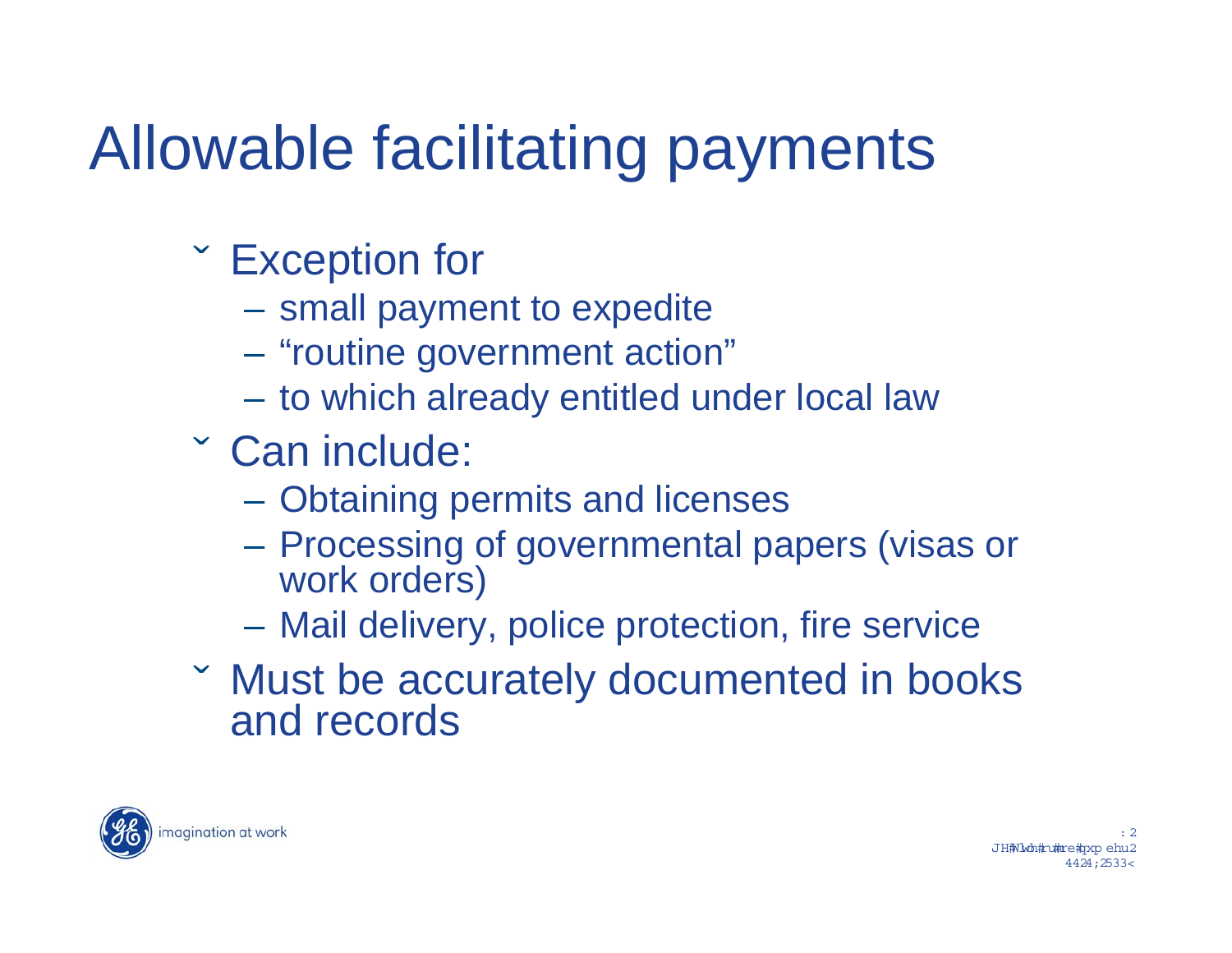### Allowable travel and living

- Directly related to business
- Permitted under laws, contracts and customer policy
- Bona fide and reasonable
- Documented purpose, request, cost, itinerary, attendees
- Best Practices:
	- Invitations to employer entity, not individuals
	- Accompany travelers
	- Pay service providers directly
	- Get receipts



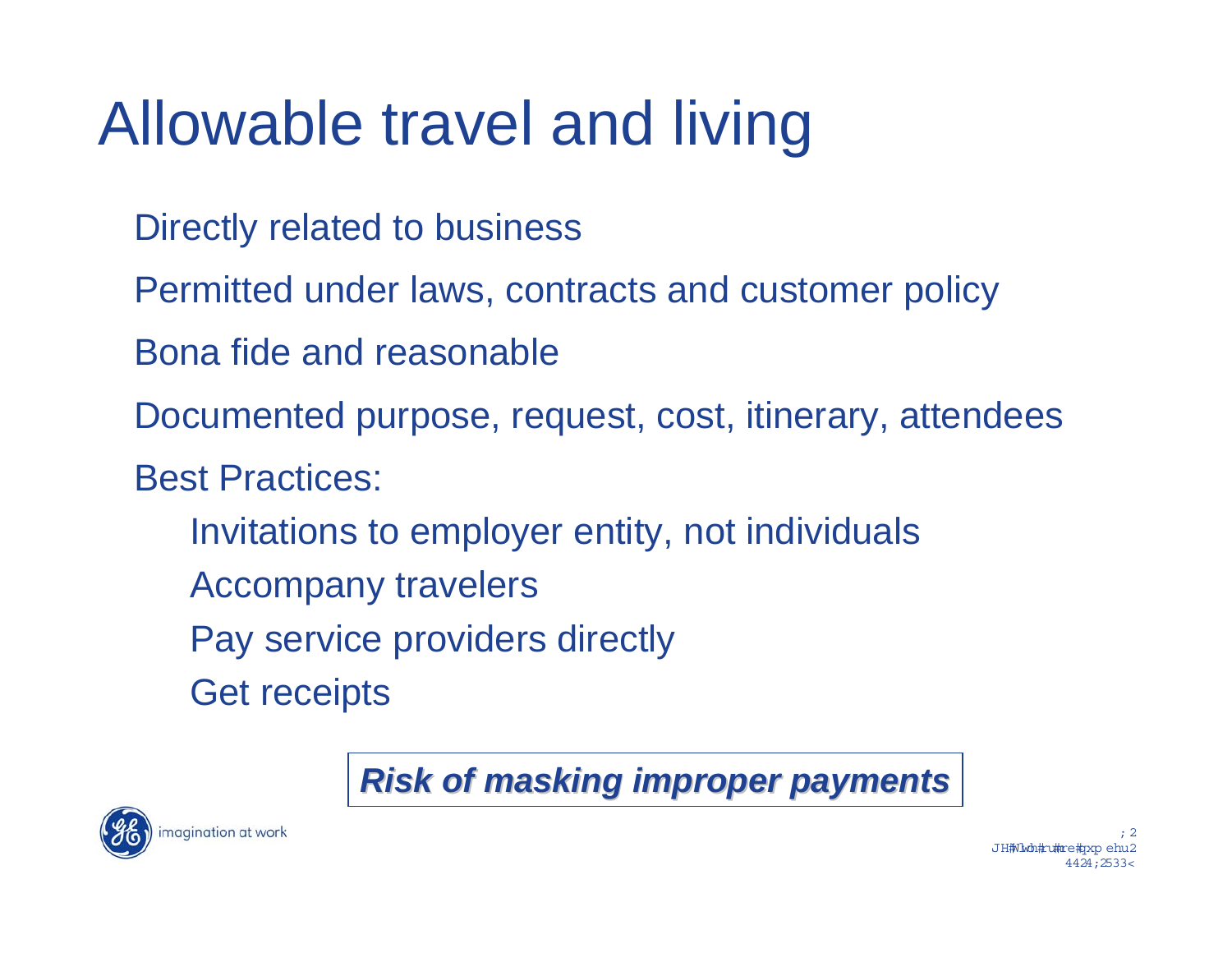#### Allowable gifts and entertainment

- Unequivocally ordinary and reasonable
- Allowed by receiver's employer
- Nominal value, token of esteem/thanks
- Tasteful and appropriate
- Consistent with standards of the business

#### **Highly regulated and often prohibited**

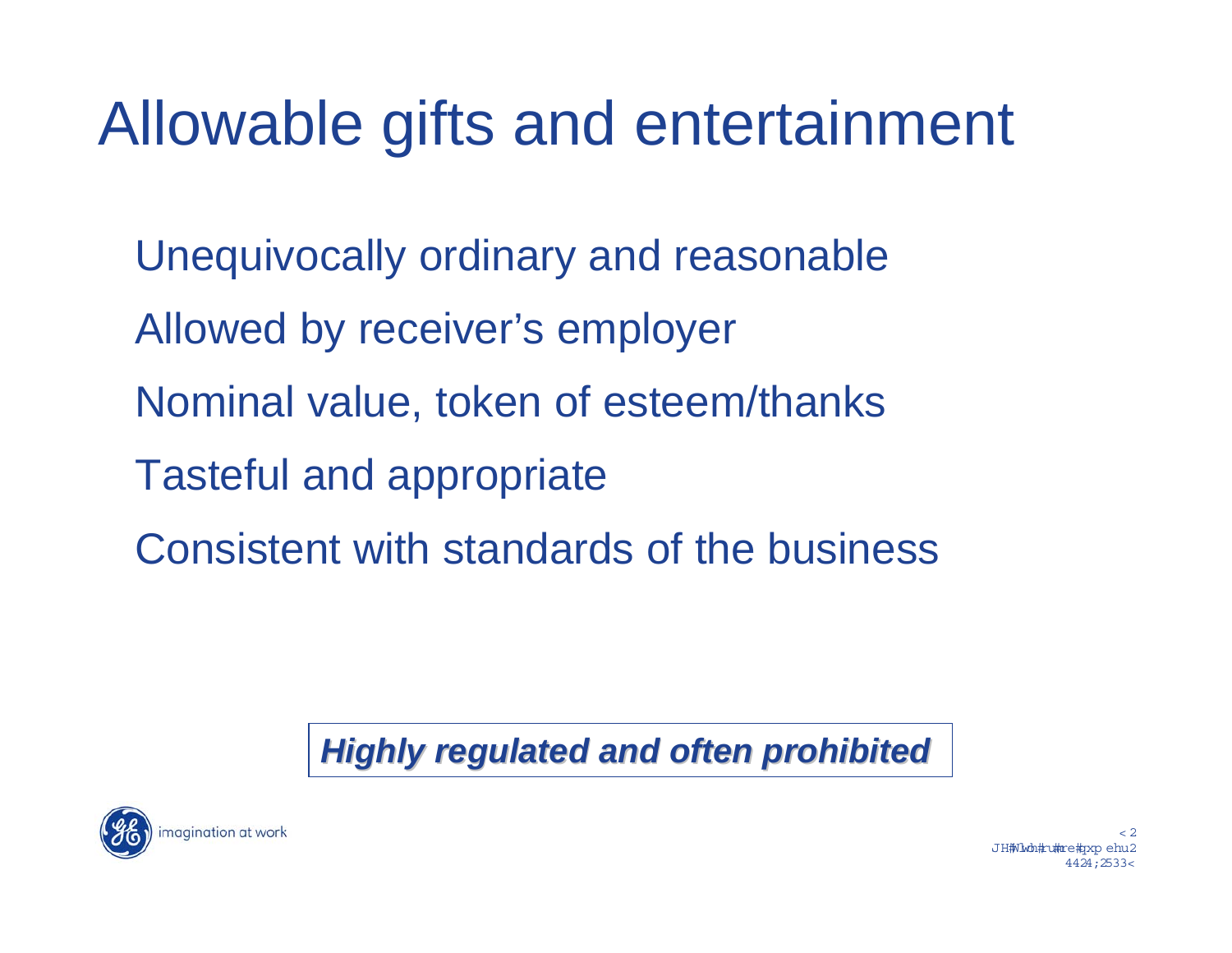## Who is a government official?

Anyone employed by:

- Govt agency or dept.
- State instrumentality
- State-controlled enterprise
- Public international org
- Political party, party official or candidate

#### **Hospitals are State-Owned Enterprises in Many Countries**

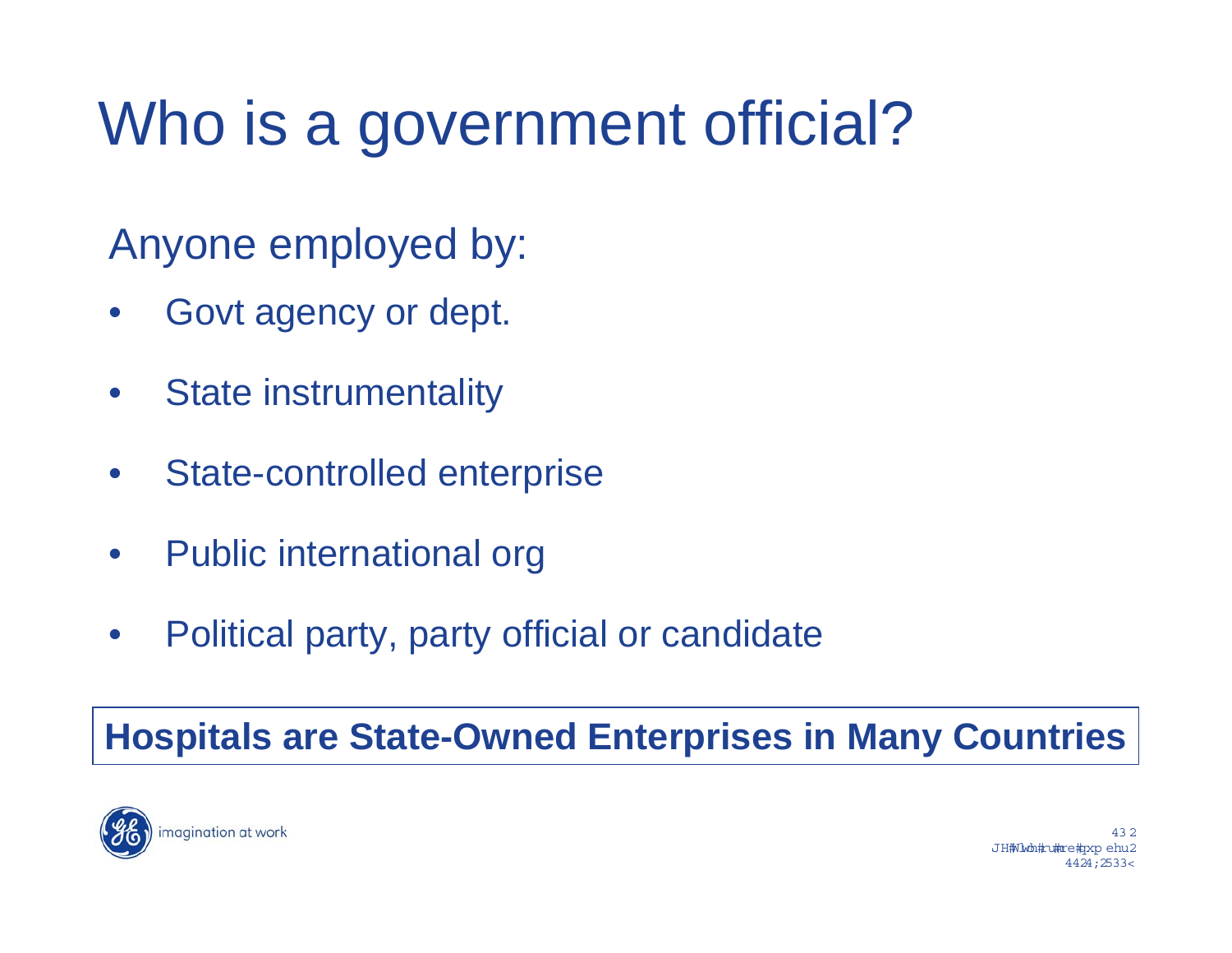Make and keep books, records, and accounts which in reasonable detail accurately and fairly reflect underlying transactions.

¾Not restricted to bribery ¾No materiality threshold **≻No knowledge requirement** ¾No jurisdictional nexus to subs required

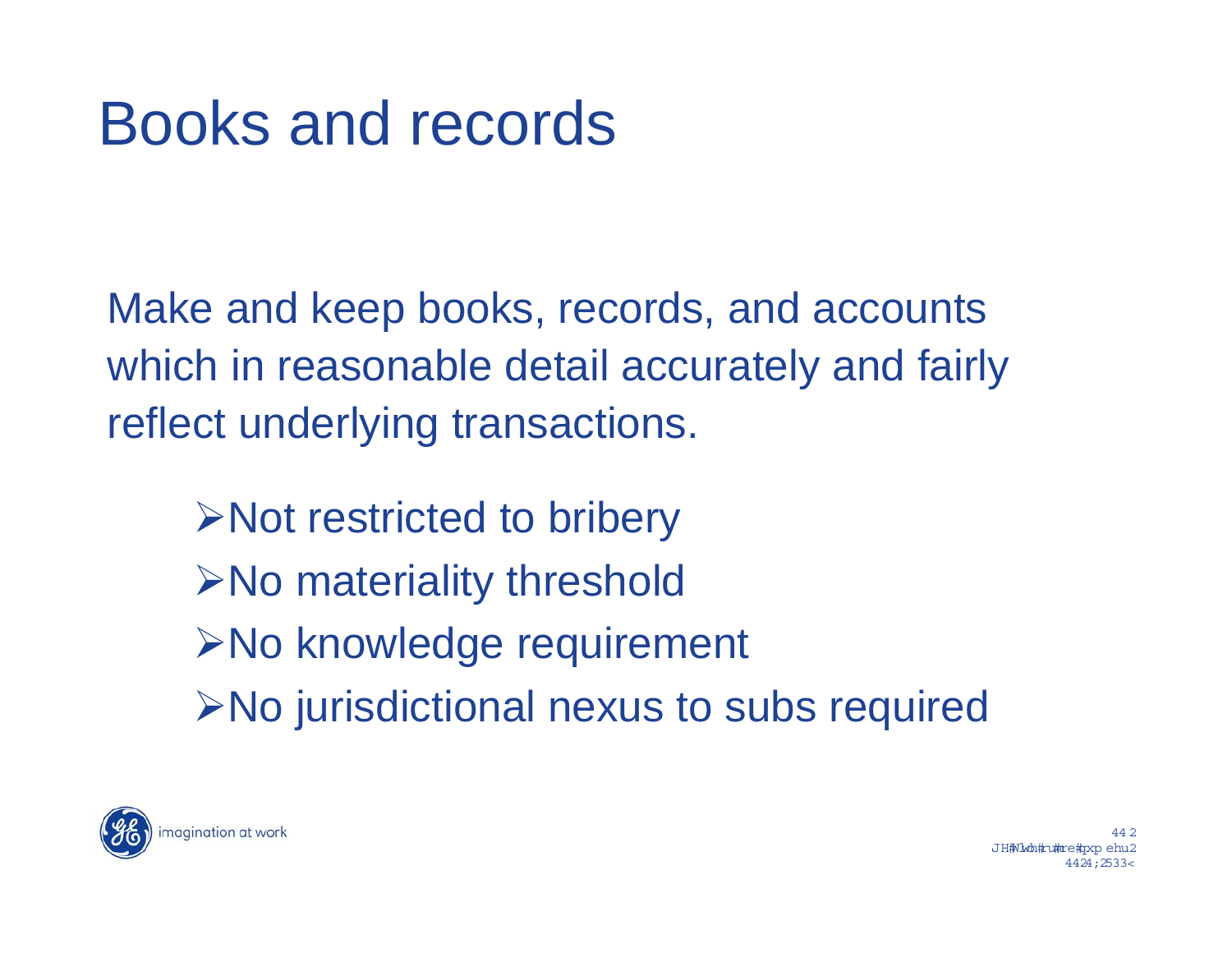#### What controls are required?

- Not defined by statute
- Must be designed to prevent, detect improper payments
- Some examples
	- Up to date policy and procedures
	- Training and communication
	- Management approval for high risk payments
	- Risk assessment
	- Periodic audit
	- Reporting system
	- Third-party due diligence
	- Etc., etc.

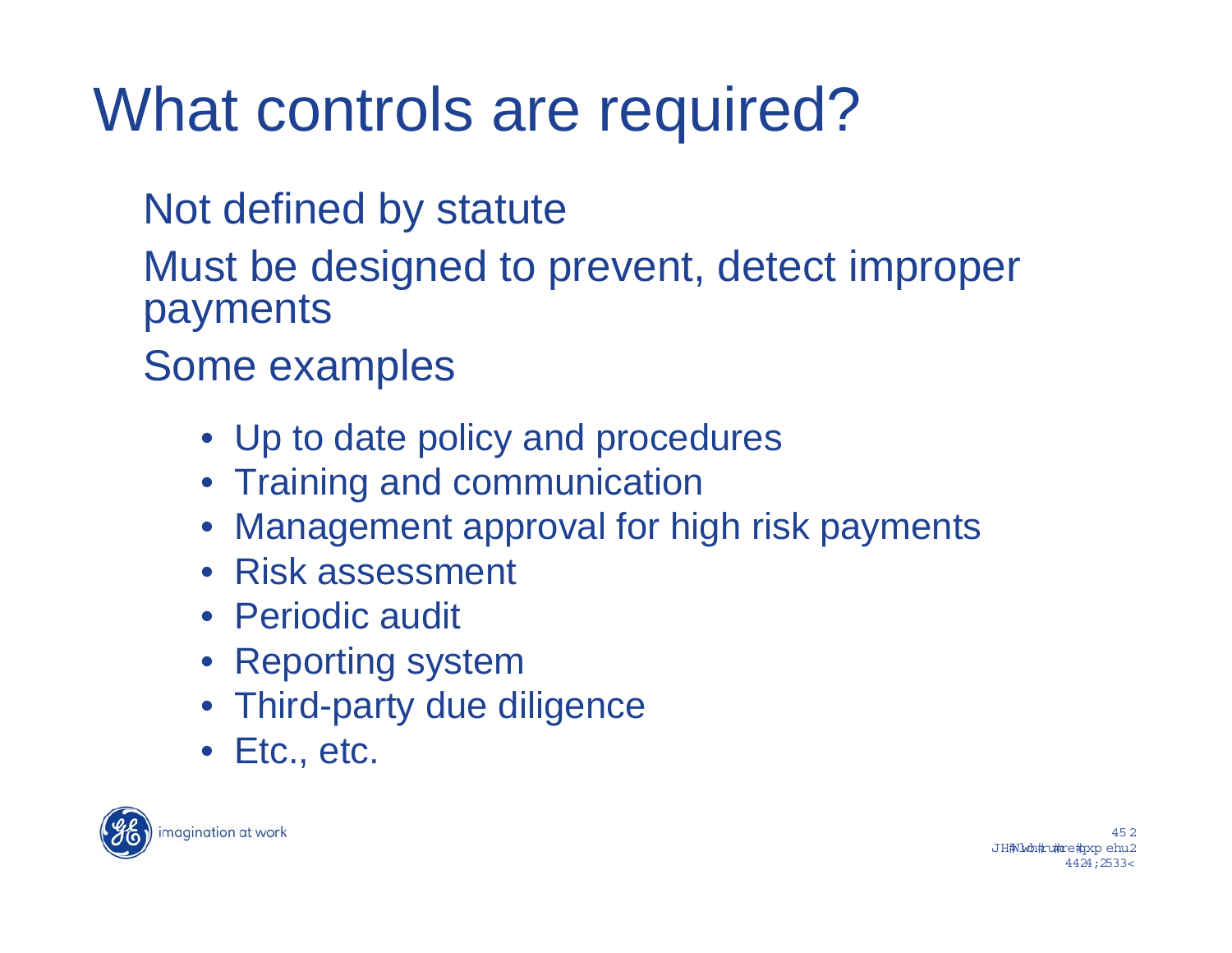#### Compliance Challenges

#### **Area**

#### **What's prohibited / potential risk**

General areas

General

**Travel & Living, Gifts & Entertainment**

**Donations, Charitable & Political Contributions**



**M&A & Joint Ventures**

#### **Remote Locations**

magination at work

Paying for travel of a Government Official or lavish gifts/entertainment unrelated to a business purpose

Donations for supposedly charitable purposes or contributions to Gov't Official with intent to influence a business decision

**Facilitating Payments** Making payments that do not meet GE policy for facilitating payments, have not been approved, and/or are not properly accounted for

> Exposing the Company to liability by associating with corrupt agents, consultants, distributors, ASPs or other Representatives

 Exposing the Company to FCPA or local anti-bribery liability by not thoroughly investigating partner before entering into a transaction

Failing to exercise strong controllership over remote outposts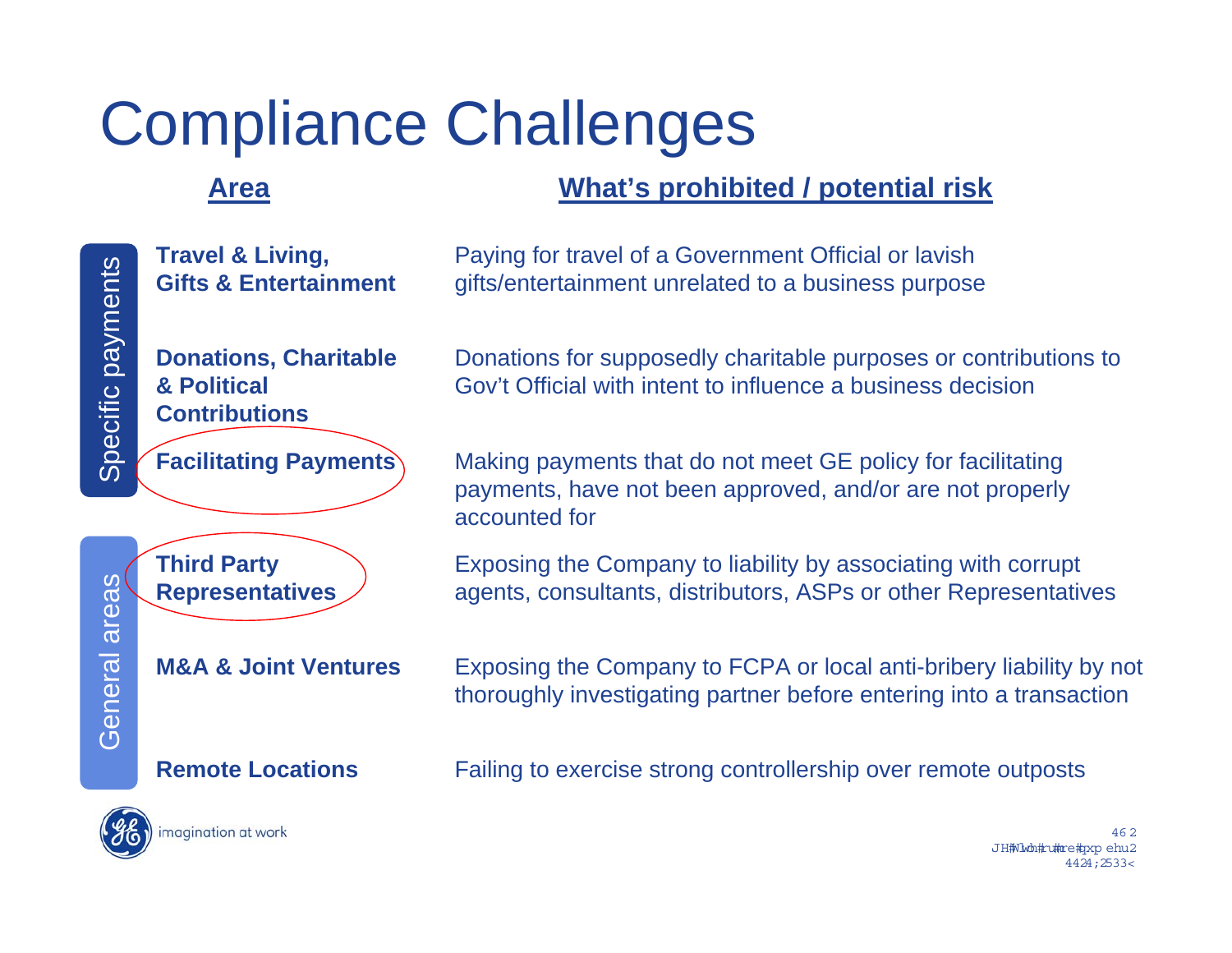#### Whose knowledge of what?

Whoever acts on your behalf

Directly or indirectly

"See No Evil, Hear No Evil" – no defense

Conscious avoidance/willful blindness = knowledge

Awareness of high probability, unless you actually believed circumstances did not exist

**Viewed in hindsight by enforcement authorities/inferred Authorization after the fact**

#### **Can't Stick Your Head in the Sand**

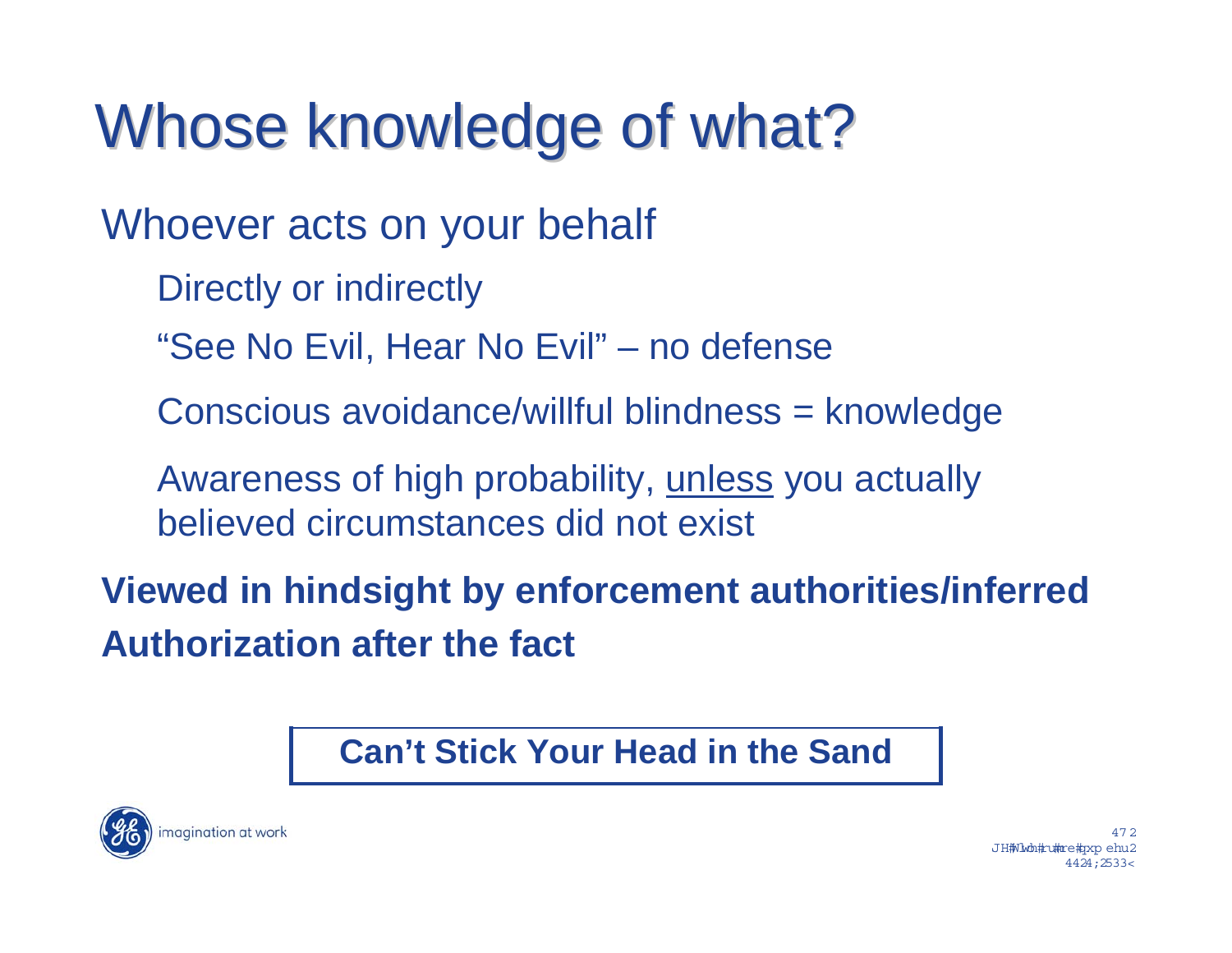# Third parties

Sales Agents/Distributors/JV's Government-facing vendors

- Customs Brokerage
- Visas and Work Permits
- Security
- EHS Permits
- Etc., etc., etc.

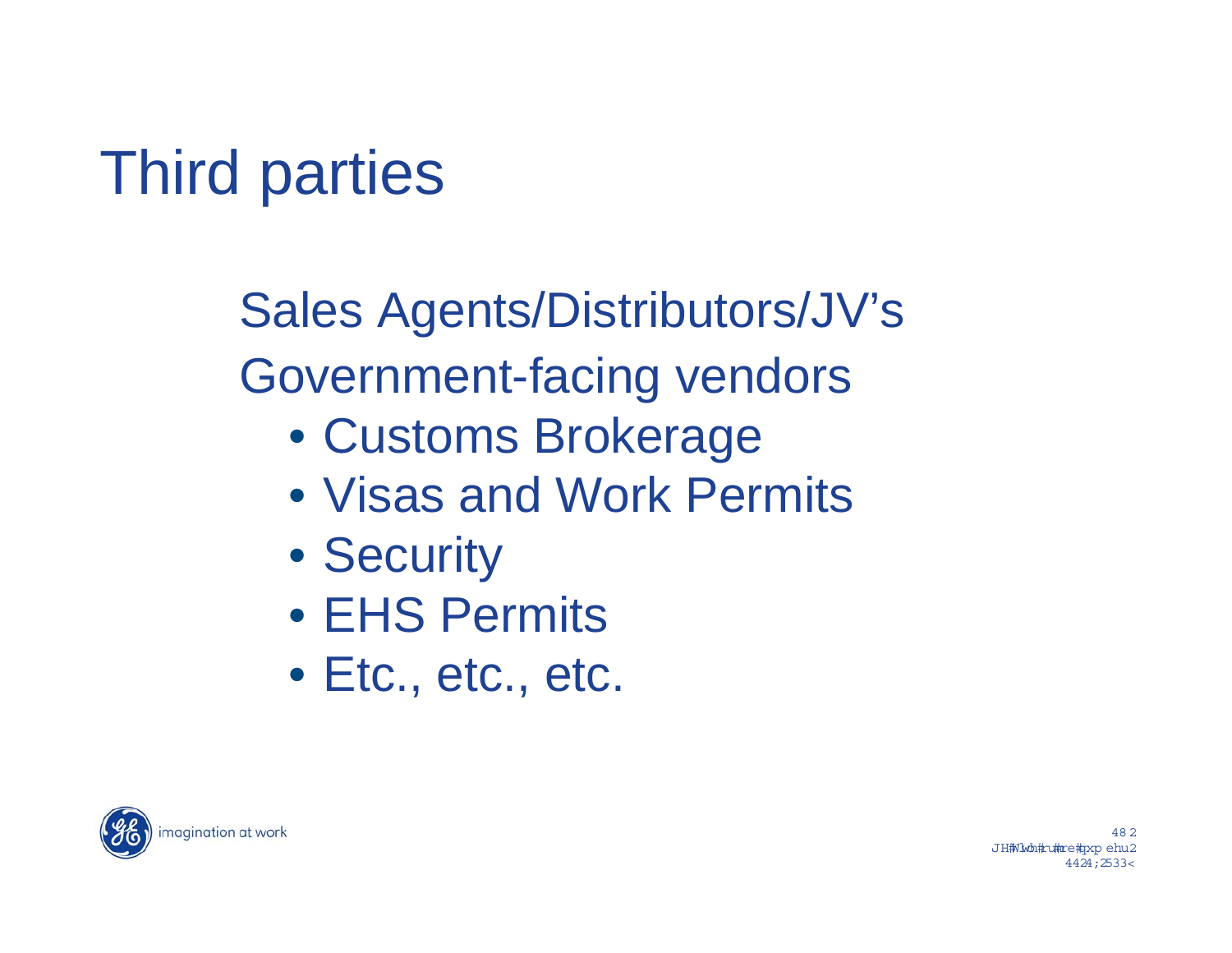Managing risk from 3d Parties Extent of diligence that is due depends characteristics of third party:

#### Type of Firm

- Customs brokers
- Work permits/visas
- EHS permits
- Tax/accounting
- $\checkmark$ Law firms
- $\checkmark$ Security firms

#### Type of Risk

- Function
- Geography
- Degree of supervision
- Industry

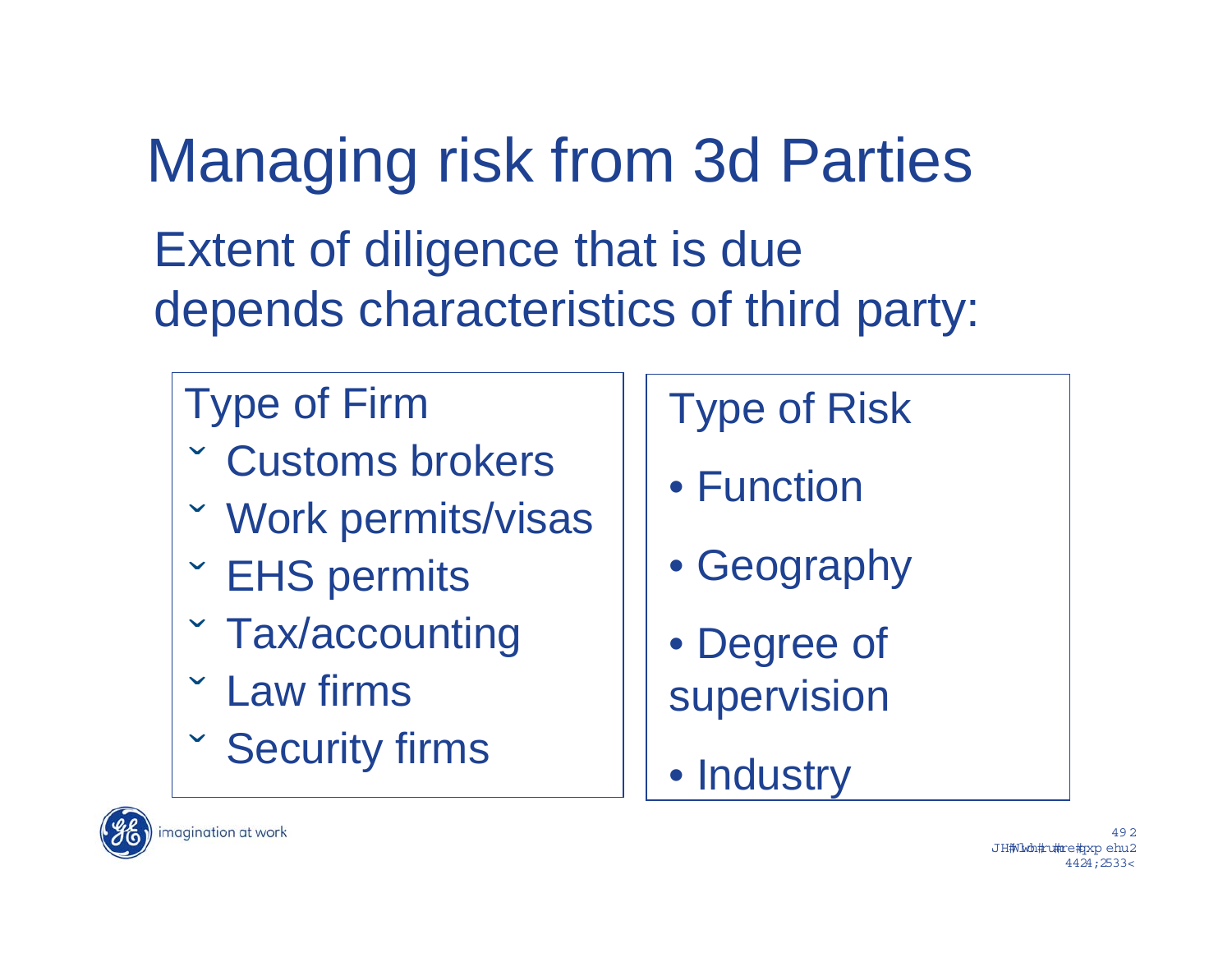### 3d party due diligence

Ownership and business, qualifications, references, and background

- Economic justification of proposed compensation
- Reputation checks
- Management level review
- FCPA contractual obligations



4:2 JH:柳Judh:#ru#mure#gxpehu2 4424;2533<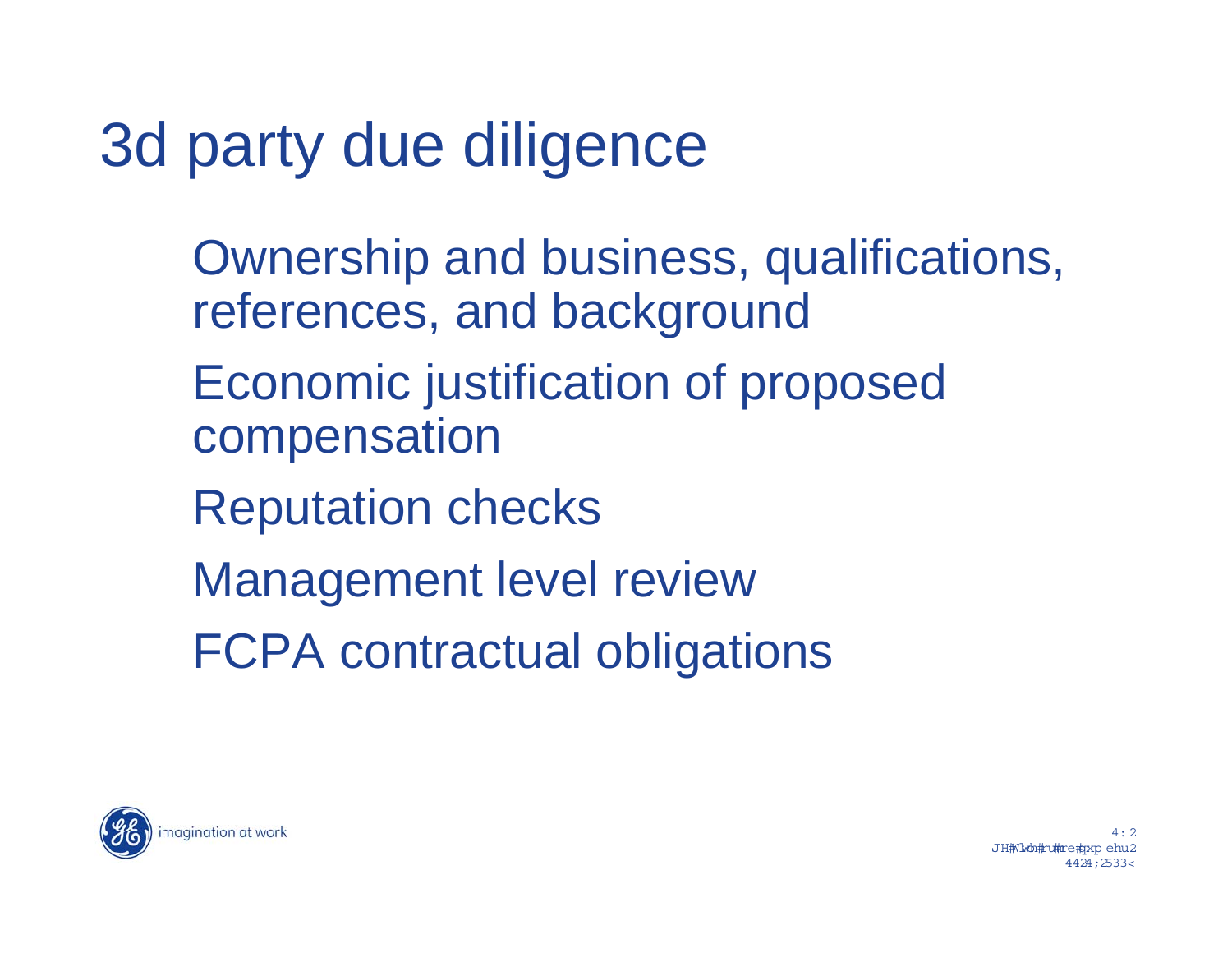## 3d party red flags

- High risk countries
- Lack of facilities or qualified staff
- Excessive or unusually high compensation
- Request for reimbursement without receipt and/or with vague descriptions
- Request for payments to third countries or third parties
- Request for payments in cash or bearer instrument